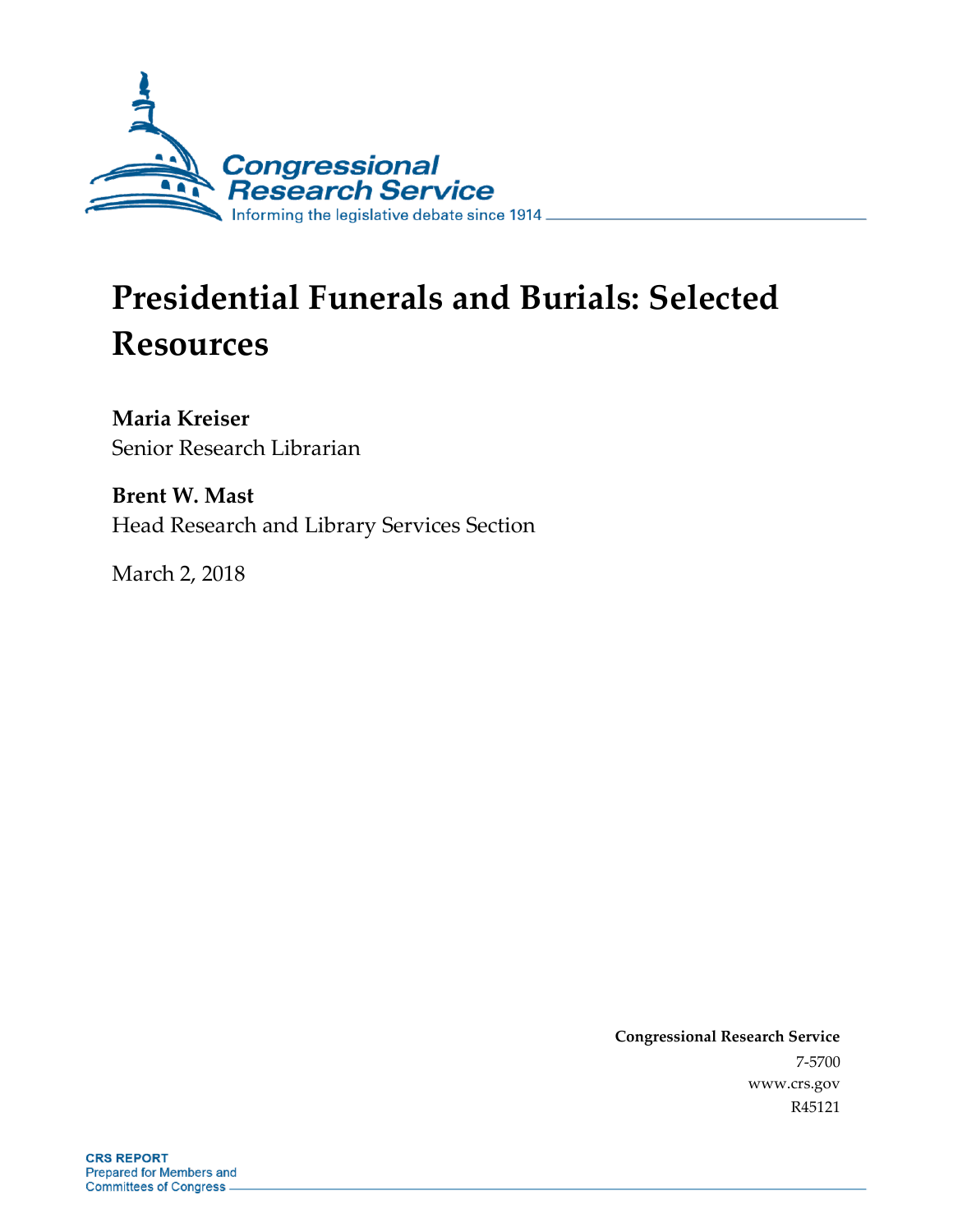# **Summary**

This fact sheet is a brief resource guide for congressional staff on funerals and burials for Presidents of the United States. It contains an overview of past practices for presidential funerals and selected online information resources related to official and ceremonial protocols, past presidential funerals, congressional documents, and other documents and books.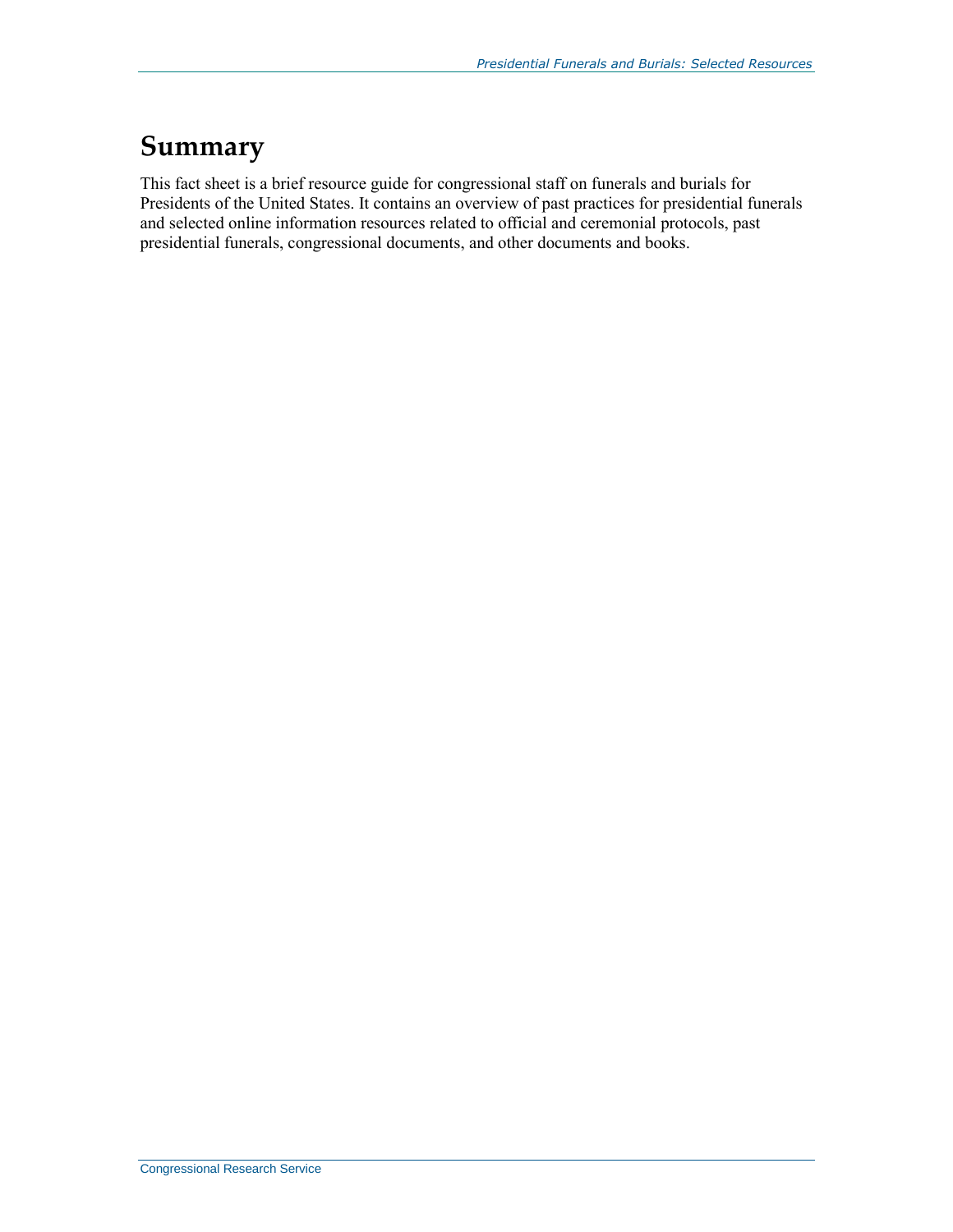# **Contents**

| State Funerals in the United States of America (Military District of Washington |  |
|---------------------------------------------------------------------------------|--|
|                                                                                 |  |
| State, Official, and Special Military Funerals (U.S. Departments of The Army,   |  |
|                                                                                 |  |
|                                                                                 |  |
|                                                                                 |  |
|                                                                                 |  |
|                                                                                 |  |
|                                                                                 |  |
|                                                                                 |  |
|                                                                                 |  |
|                                                                                 |  |
|                                                                                 |  |
|                                                                                 |  |
|                                                                                 |  |
|                                                                                 |  |

### **Contacts**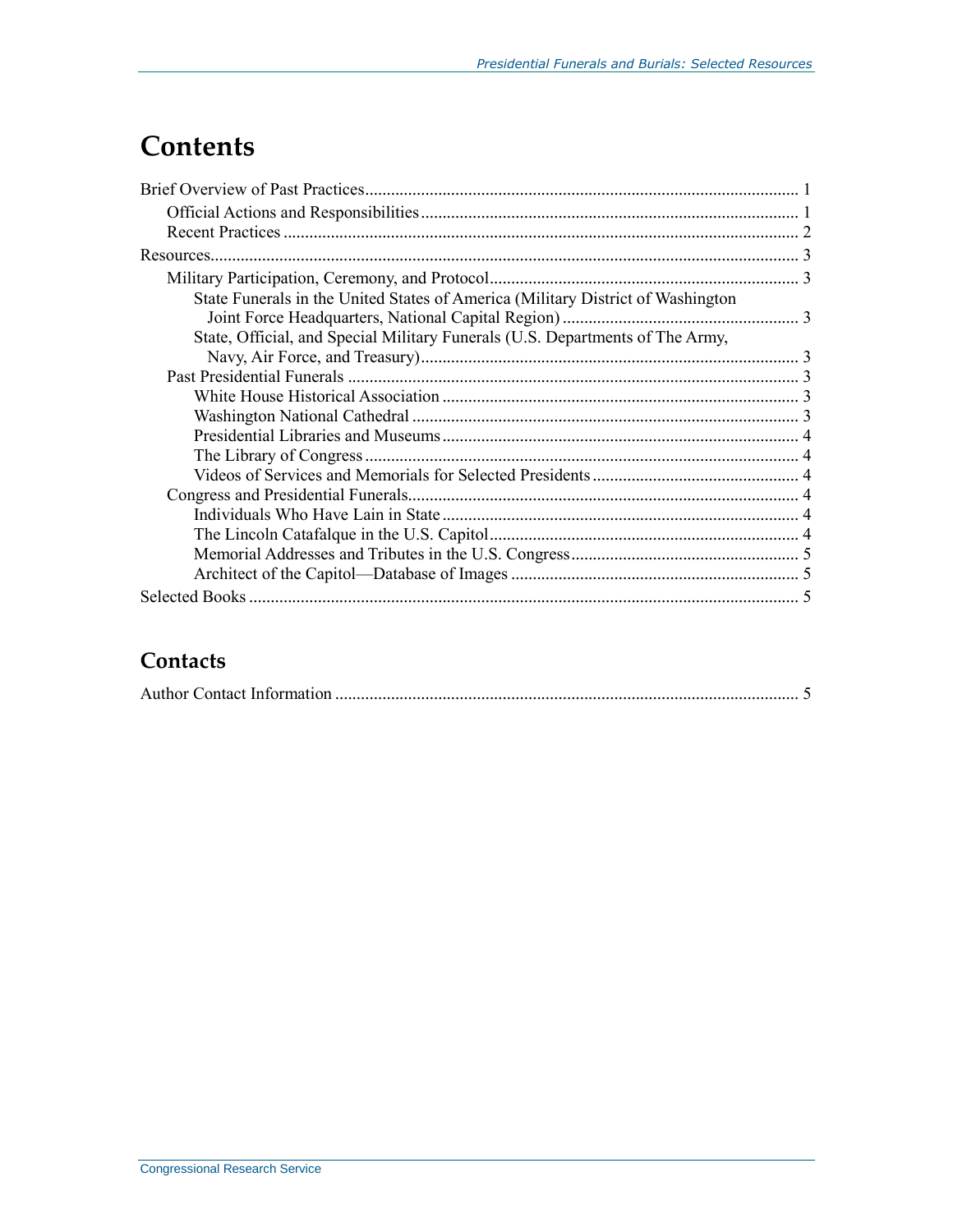# **Brief Overview of Past Practices**

When a President dies, a number of activities and events are set in motion. The vast majority of these activities and events are governed by custom rather than statute, and may be influenced by the wishes of the deceased President's family.

## **Official Actions and Responsibilities**

Typically, the incumbent President issues a presidential proclamation that serves as an official announcement of the death.<sup>1</sup> By federal law, U.S. flags should be flown at half-staff for 30 days.<sup>2</sup> In recent decades, presidential proclamations have also given specific guidance where the flag should be flown at half-staff, such as "at the White House and on all buildings, grounds, and naval vessels of the United States for a period of 30 days from the day of his death. I also direct that for the same length of time, the representatives of the United States in foreign countries shall make similar arrangements for the display of the flag at half-staff over their Embassies, Legations, and other facilities abroad, including all military facilities and stations."<sup>3</sup>

The Commanding General, Military District of Washington, U.S. Army is responsible for state funeral arrangements, as described in detail in the Army pamphlet entitled *State, Official, and Special Military Funerals*. <sup>4</sup> According to this document, the current President, ex-President, President-elect, and any other person specifically designated by the current President are entitled to an official state funeral. An excerpt from the pamphlet on key responsibilities and delegations follows: 5

3. Responsibilities.

a. The President notifies the Congress that he has directed that a State Funeral be conducted. The Congress, which has sole authority for use of the U.S. Capitol, makes the Rotunda available for the State Ceremony through its own procedures.<sup>6</sup>

b. The Secretary of Defense is the designated representative of the President of the United States. The Secretary of the Army is the designated representative of the Secretary of Defense for the purpose of making all arrangements for State Funerals in Washington,

 $\overline{a}$ 

 $1$ <sup>1</sup> The first incumbent president to issue such a proclamation was John Tyler, in 1841 (announcing the death of William Henry Harrison, who died of pneumonia 32 days into his term), see John Tyler: "Proclamation 46—Announcing the Death of William Henry Harrison," April 13, 1841. Online by Gerhard Peters and John T. Woolley, The American Presidency Project, at http://www.presidency.ucsb.edu/ws/index.php?pid=67344.

 $2$  From 4 U.S.C. §7(m): "The flag shall be flown at half-staff 30 days from the death of the President or a former President," and "10 days from the day of death of the Vice President, the Chief Justice or a retired Chief Justice of the United States, or the Speaker of the House of Representatives."

<sup>&</sup>lt;sup>3</sup> For an example of a recent presidential proclamation with specific directives on where the flag should be flown at half-staff, see George W. Bush: "Proclamation 7794—Announcing the Death of Ronald Reagan," June 6, 2004. Online by Gerhard Peters and John T. Woolley, The American Presidency Project, at http://www.presidency.ucsb.edu/ws/? pid=62079.

<sup>&</sup>lt;sup>4</sup> U.S. Headquarters of the Departments of the Army, the Navy, the Air Force, and the Treasury, "State, Official, and Special Military Funerals," Army Pamphlet 1-1, December 1965, available at http://armypubs.army.mil/epubs/ DR\_pubs/DR\_a/pdf/web/p1\_1.pdf. The U.S. Army Military District of Washington Joint Force Headquarters National Capital Region identifies this pamphlet as "the primary regulation that provides direction on state, official and special military funerals;" see http://www.usstatefuneral.mdw.army.mil/docs/default-document-library/faq-sf-militaryquestions.pdf?sfvrsn=a486b034\_0.

<sup>5</sup> Ibid., p. 1.

 $6$  For example, see https://www.congress.gov/bill/108th-congress/senate-concurrent-resolution/115.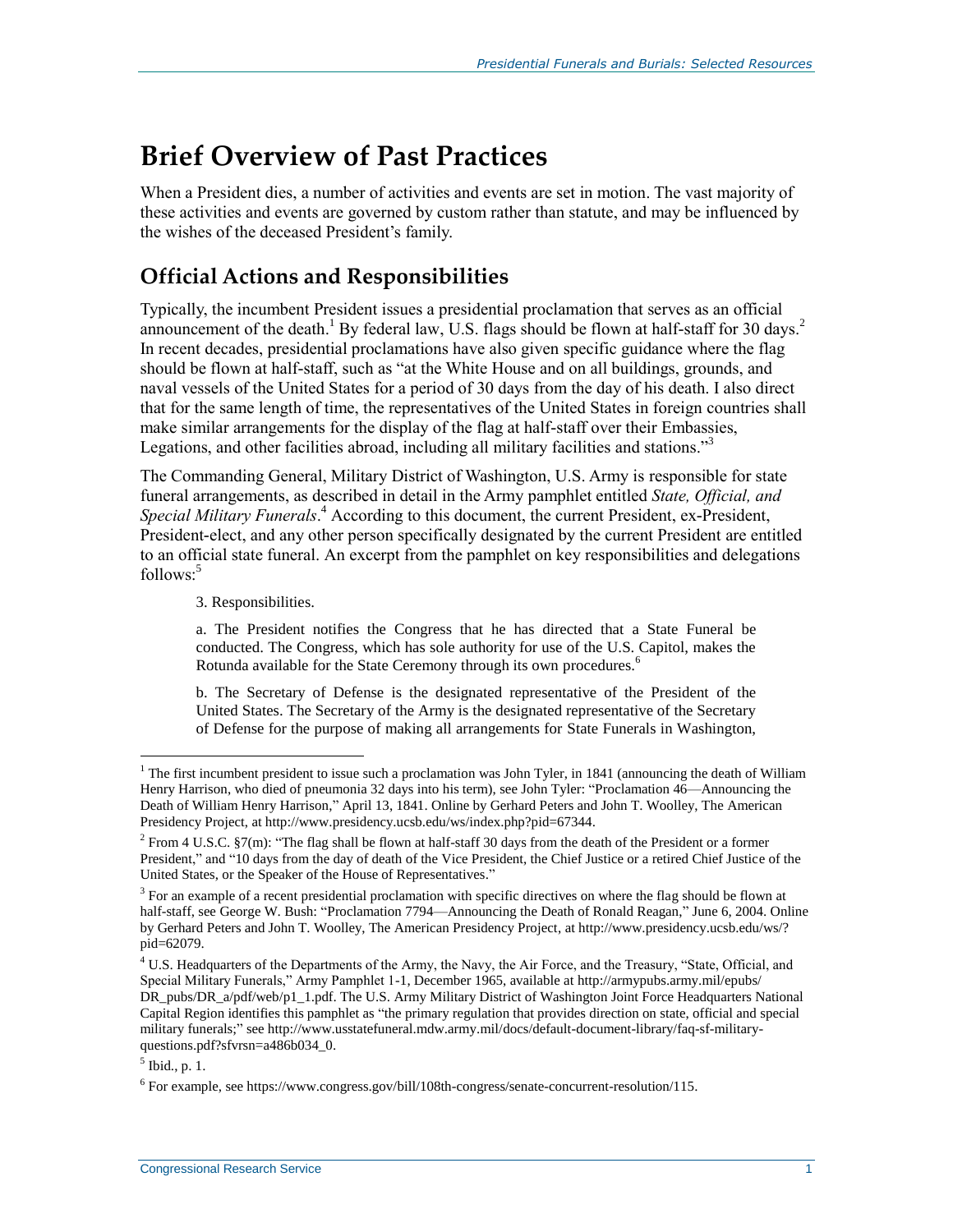D.C. This includes participation of all Armed Forces and coordination with the State Department for participation of all branches of the Government and the Diplomatic Corps.

c. The Commanding General, Military District of Washington, U.S. Army as the designated representative of the Secretary of the Army, will make all ceremonial arrangements for State Funerals in Washington, D.C. and will be responsible for the planning and arranging of State Funerals throughout the continental United States.

Many variations of ceremonies and traditional events and activities honoring the former President are possible. A short list of possibilities may include the following.

- A former President's remains may lie in repose for one day and then be moved to the Capitol Rotunda to lie in state, during which time a funeral ceremony and public viewing may occur. 7
- A former President, as former Commander-in-Chief, is entitled to burial and ceremony in the Arlington National Cemetery.<sup>8</sup> If, however, the former President is to be buried outside of Washington, DC, honors may be rendered at a train station, terminal, or airport that serves as a point of departure for the remains.<sup>9</sup>
- Other honors that may be rendered during ceremonies include musical honors,<sup>10</sup> gun and cannon salutes,<sup>11</sup> and a U.S. Air Force coordinated flyover.

#### **Recent Practices**

 $\overline{a}$ 

Most recently, following former President Gerald R. Ford's death on December 26, 2006, President George W. Bush announced the death, and also issued a proclamation that U.S. flags on all federal facilities be flown at half-staff.<sup>12</sup> Two days later, President Bush issued Executive Order 13421, which proclaimed January 2, 2007, a day of respect and remembrance for the former President and ordered the closing of federal offices and agencies.<sup>13</sup> A funeral took place in the Capitol Rotunda on December 30, 2006, where former President Ford lay in state, with subsequent services on January 2, 2007, at Washington National Cathedral. Funeral services for

 $^7$  Ibid., p. 2; "the remains will normally lie in state in the Capitol Rotunda for approximately 24 hours, depending on the ceremonial requirements and desires of the President and the next of kin."

<sup>8</sup> Arlington National Cemetery, "Eligibility for Interment (Ground Burial of Casketed or Cremated Remains)," at https://www.arlingtoncemetery.mil/Funerals/Scheduling-a-Funeral/Establishing-Eligibility/Ground-Burial. Two former Presidents are buried in the National Cemetery: William Howard Taft and John F. Kennedy.

 $9$  U.S. Headquarters of the Departments of the Army, the Navy, the Air Force, and the Treasury, "State, Official, and Special Military Funerals," Army Pamphlet 1-1, December 1965, p. 9.

<sup>&</sup>lt;sup>10</sup> Musical honors include the playing of "Ruffles and Flourishes," in which drums play the ruffles and bugles play the flourishes. Presidents receive four flourishes, the highest honor. "Hail to the Chief" is then played. For a brief guide to the U.S. Army Ceremonial Band's ceremonial music (and downloadable music files) , see http://www.usarmyband.com/watch-listen/ceremonial-music-guide.html.

<sup>&</sup>lt;sup>11</sup> For more information, see U.S. Headquarters of the Departments of the Army, the Navy, the Air Force, and the Treasury, "State, Official, and Special Military Funerals," Army Pamphlet 1-1, December 1965, p. 58; and U.S. Department of Defense, American Forces Press Service, "Military Tradition to Be Evident in Ford Funeral Events," December 29, 2006, at https://www.army.mil/article/1163/military\_tradition\_to\_be\_evident\_in\_ford\_funeral\_events.

<sup>&</sup>lt;sup>12</sup> George W. Bush: "Proclamation 8093—Announcing the Death of Gerald R. Ford," December 27, 2006. Online by Gerhard Peters and John T. Woolley, The American Presidency Project, at http://www.presidency.ucsb.edu/ws/?pid= 73968.

<sup>&</sup>lt;sup>13</sup> Since at least 1969 (the year of Dwight D. Eisenhower's death), the incumbent President has issued an executive order, a proclamation, or both providing for a temporary closure of government departments and agencies.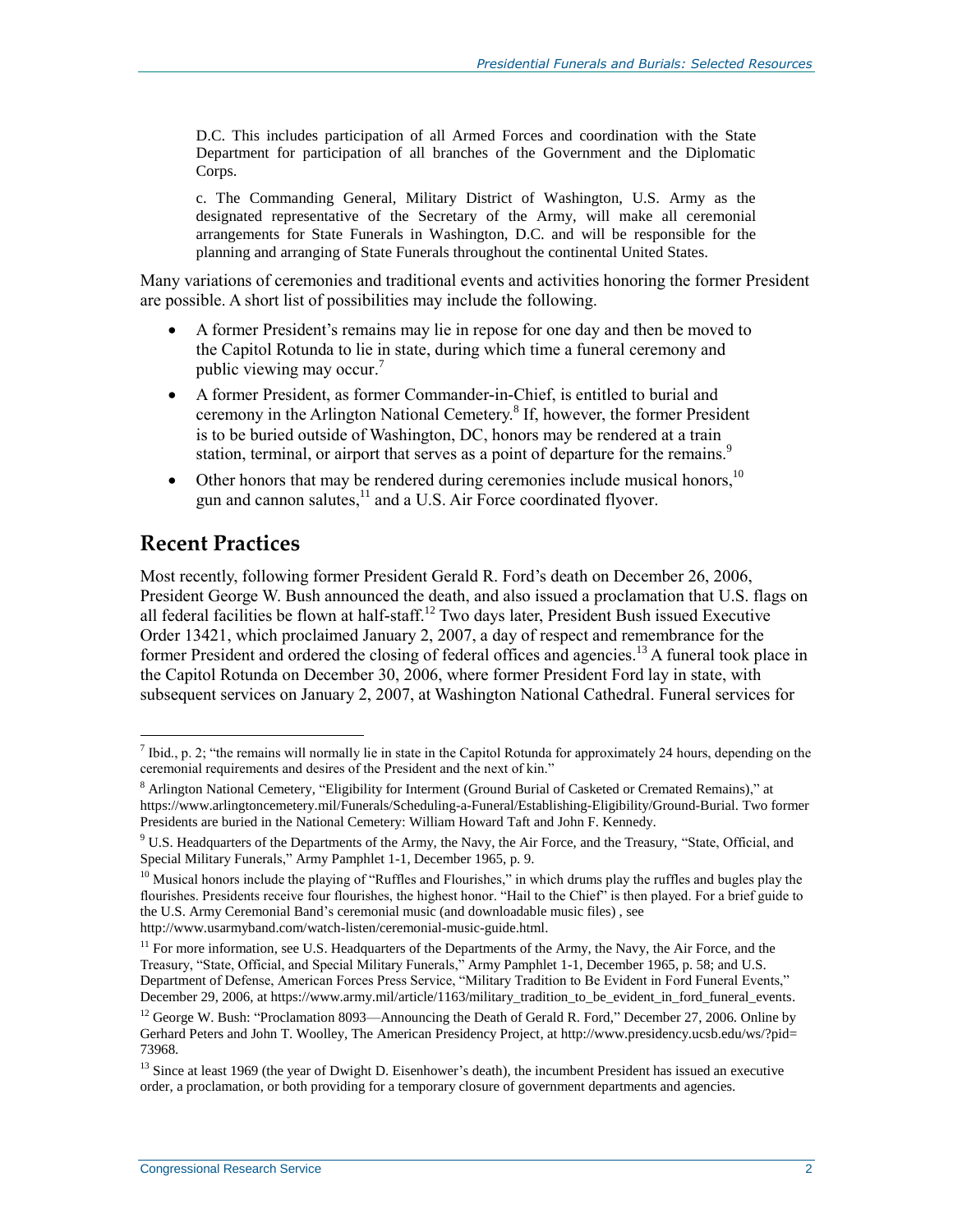the former President were conducted on January 3, 2007, in Grand Rapids, MI, with interment at the Gerald R. Ford Presidential Library and Museum.

# **Resources**

### **Military Participation, Ceremony, and Protocol**

*Note: .mil web addresses may be more easily accessed using Internet Explorer*

#### **State Funerals in the United States of America (Military District of Washington Joint Force Headquarters, National Capital Region)**

This website contains information on the evolution of state funerals, military honors for former Presidents, ceremonial traditions of past state funerals (including lying in state or repose), military honors, and FAQs. http://www.usstatefuneral.mdw.army.mil/

#### **State, Official, and Special Military Funerals (U.S. Departments of The Army, Navy, Air Force, and Treasury)**

This Army pamphlet outlines state and official funeral policy, and it contains detailed information on funeral eligibility, procedures, and sequences of events. [http://armypubs.army.mil/epubs/DR\\_pubs/DR\\_a/pdf/web/p1\\_1.pdf](http://armypubs.army.mil/epubs/DR_pubs/DR_a/pdf/web/p1_1.pdf)

### **Past Presidential Funerals**

#### **White House Historical Association**

The White House Historical Association has published a number of online articles and other content on past funerals. A few selected articles are as follows:

*A Presidential Funeral* https://www.whitehousehistory.org/a-presidental-funeral

*Arlington's Ceremonial Horses and Funerals at the White House* [https://www.whitehousehistory.org/arlingtons-ceremonial-horses-and-funerals-at-the-white](https://www.whitehousehistory.org/arlingtons-ceremonial-horses-and-funerals-at-the-white-house-1)[house-1](https://www.whitehousehistory.org/arlingtons-ceremonial-horses-and-funerals-at-the-white-house-1)

*Modern Mourning Observations at the White House* https://www.whitehousehistory.org/modern-mourning-observations-at-the-white-house

To view images, documents, and other materials on presidential funerals, see the Association's digital library:

<https://www.whitehousehistory.org/digital-library>

#### **Washington National Cathedral**

Since 1901, Washington National Cathedral has been the location of funeral and memorial services for several U.S. Presidents:

https://cathedral.org/history/prominent-services/presidential-funerals/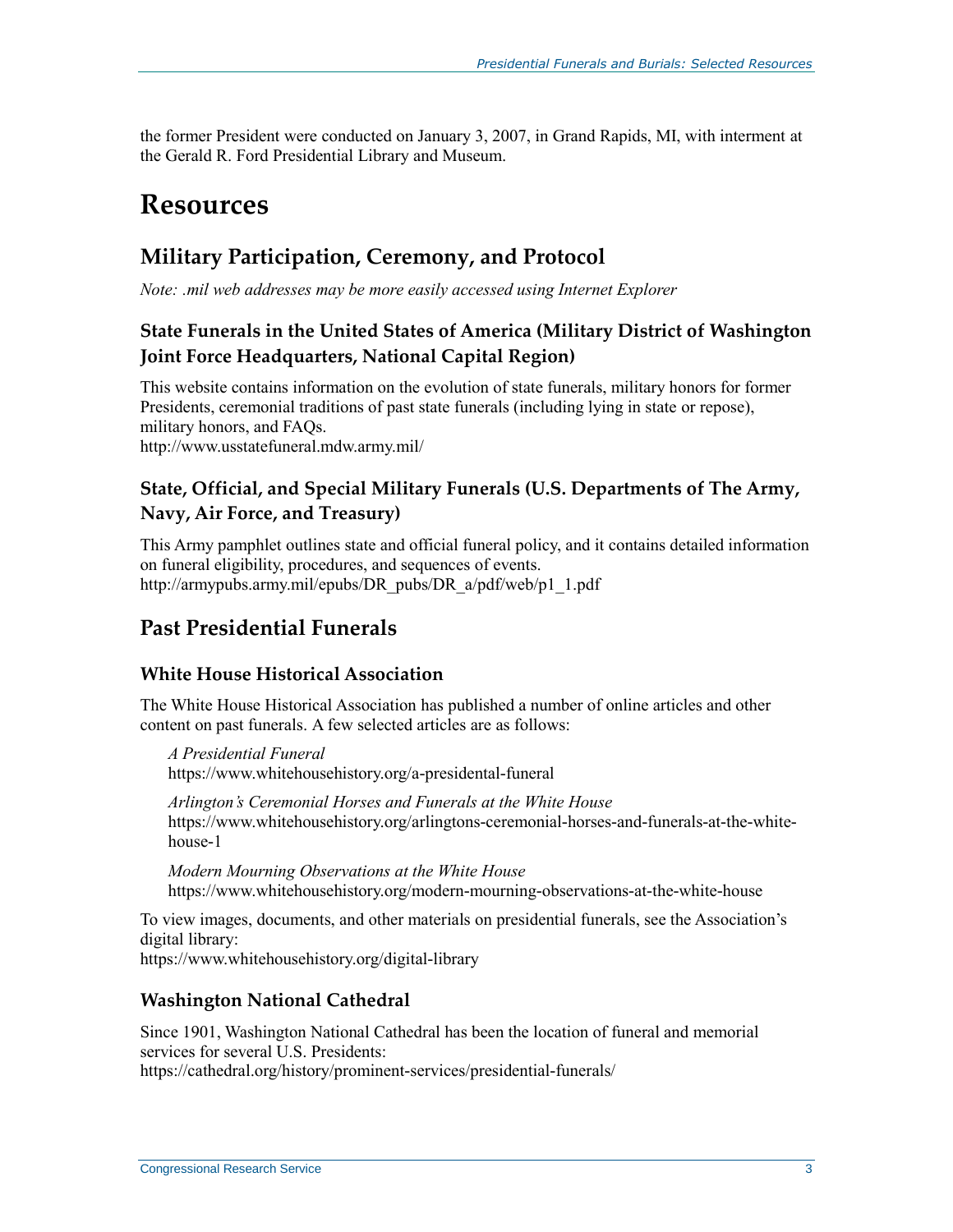#### **Presidential Libraries and Museums**

Presidential libraries and museums provide preservation of and access to historical materials, including funeral information. <sup>14</sup> Similar or other materials may be viewable online within digital collections at each individual library's website: <https://www.archives.gov/presidential-libraries>

#### **The Library of Congress**

The Library of Congress contains a number of historical papers, images, audio recordings, films, narratives, and other content related to Presidents and corresponding funerals and ceremonies. For help with finding specific items, librarian and reference specialists at the main reading room can provide assistance:

http://www.loc.gov/rr/main/

#### **Videos of Services and Memorials for Selected Presidents**

Gerald R. Ford:<https://www.c-span.org/video/?195963-1/gerald-ford-michigan-service-burial>

Ronald W. Reagan: https://www.c-span.org/video/?182165-1/ronald-reagan-funeral-service

Richard M. Nixon:<https://www.c-span.org/video/?56426-1/president-nixon-funeral>

Lyndon B. Johnson: https://www.c-span.org/video/?182212-1/lyndon-johnson-funeral-service

Harry S. Truman:<https://www.youtube.com/watch?v=4Nfo1UjjJXE>

Dwight D. Eisenhower: http://www.dwightdeisenhower.com/155/Final-Post

Herbert Hoover:<https://www.youtube.com/watch?v=AtZLxjsX39Q>

John F. Kennedy: https://www.jfklibrary.org/Asset-Viewer/QFe9DUgbmE6ARwL9qyyvLw.aspx

Franklin D. Roosevelt: [https://www.c-span.org/video/?298665-1/president-franklin-roosevelt](https://www.c-span.org/video/?298665-1/president-franklin-roosevelt-funeral)[funeral](https://www.c-span.org/video/?298665-1/president-franklin-roosevelt-funeral)

#### **Congress and Presidential Funerals**

#### **Individuals Who Have Lain in State**

Eleven U.S. Presidents have "lain in state" at the U.S. Capitol Rotunda: http://history.house.gov/Institution/Lie-In-State/Lie-In-State/

#### **The Lincoln Catafalque in the U.S. Capitol**

The Architect of the Capitol (AOC) provides a brief history of President Lincoln's funeral and his catafalque (currently on display at the U.S. Capitol Visitor's Center): <https://www.aoc.gov/blog/lincoln-catafalque-us-capitol>

 $\overline{a}$ 

<sup>&</sup>lt;sup>14</sup> For example, funeral service information at the Gerald R. Ford Presidential Library and Museum website, at https://www.fordlibrarymuseum.gov/grf/Funeral/faq.asp.